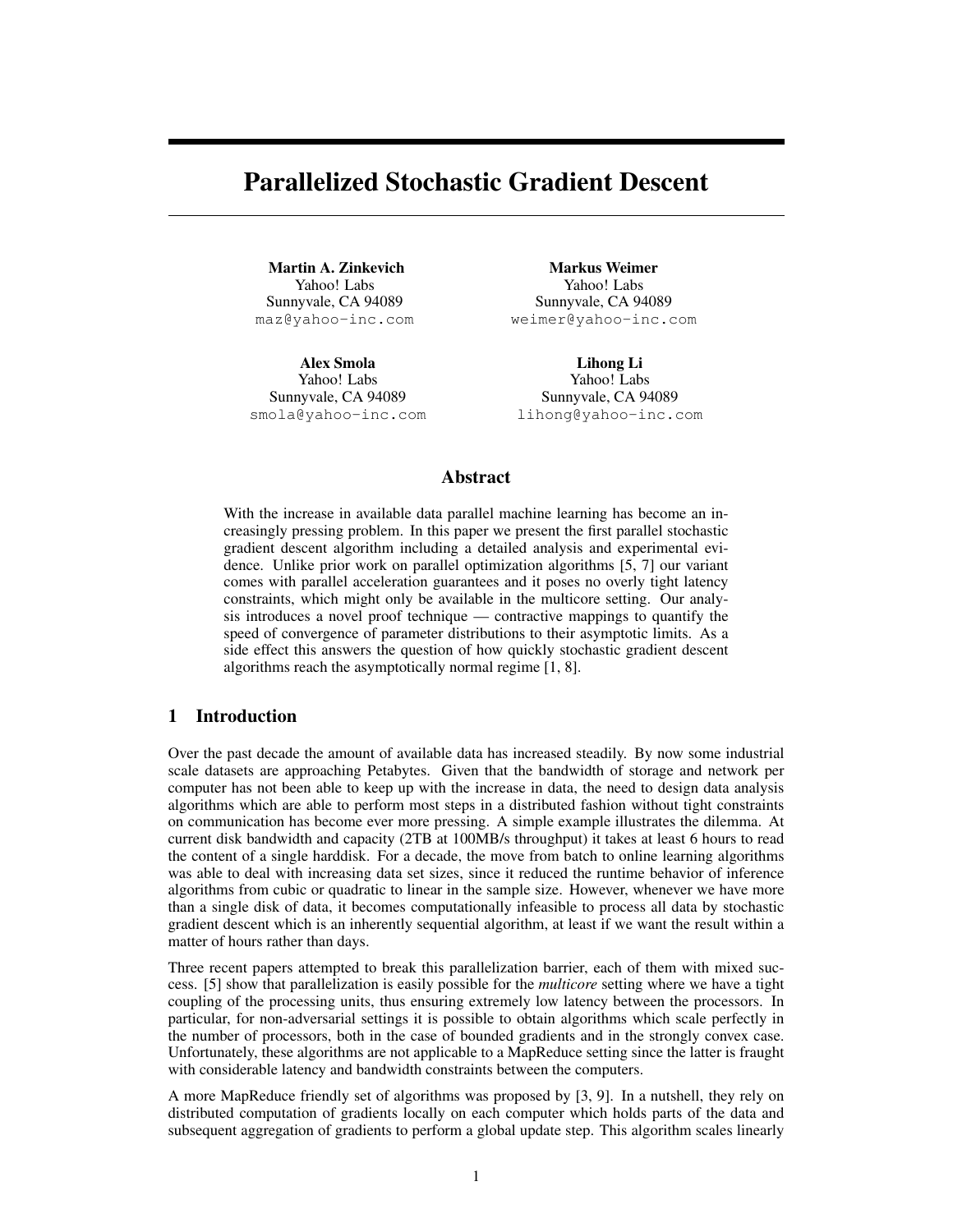in the amount of data and log-linearly in the number of computers. That said, the overall cost in terms of computation and network is very high: it requires many passes through the dataset for convergence. Moreover, it requires many synchronization sweeps (i.e. MapReduce iterations). In other words, this algorithm is computationally very wasteful when compared to online algorithms.

[7] attempted to deal with this issue by a rather ingenious strategy: solve the sub-problems exactly on each processor and in the end average these solutions to obtain a joint solution. The key advantage of this strategy is that only a single MapReduce pass is required, thus dramatically reducing the amount of communication. Unfortunately their proposed algorithm has a number of drawbacks: the theoretical guarantees they are able to obtain imply a significant *variance* reduction relative to the single processor solution [7, Theorem 3, equation 13] but *no bias reduction whatsoever* [7, Theorem 2, equation 9] relative to a single processor approach. Furthermore, their approach requires a relatively expensive algorithm (a full batch solver) to run on each processor. A further drawback of the analysis in [7] is that the convergence guarantees are very much dependent on the degree of strong convexity as endowed by regularization. However, since regularization tends to decrease with increasing sample size the guarantees become increasingly loose in practice as we see more data.

We attempt to combine the benefits of a single-average strategy as proposed by [7] with asymptotic analysis [8] of online learning. Our proposed algorithm is strikingly simple: denote by  $c^i(w)$  a loss function indexed by  $i$  and with parameter  $w$ . Then each processor carries out stochastic gradient descent on the set of  $c^i(w)$  with a fixed learning rate  $\eta$  for  $\overline{T}$  steps as described in Algorithm 1.

Algorithm 1  $\text{SGD}(\{c^1,\ldots,c^m\},T,\eta,w_0)$ for  $t = 1$  to  $T$  do Draw  $j \in \{1 \dots m\}$  uniformly at random.  $w_t \leftarrow w_{t-1} - \eta \partial_w c^j (w_{t-1}).$ end for return  $w_T$ .

On top of the SGD routine which is carried out on each computer we have a master-routine which aggregates the solution in the same fashion as [7].

| <b>Algorithm 2</b> ParallelSGD( $\{c^1, \ldots c^m\}$ , $T, \eta, w_0, k$ )           |  |
|---------------------------------------------------------------------------------------|--|
| for all $i \in \{1, \ldots k\}$ parallel do                                           |  |
| $v_i = \text{SGD}(\{c^1, \ldots c^m\}, T, \eta, w_0)$ on client                       |  |
| end for                                                                               |  |
| Aggregate from all computers $v = \frac{1}{k} \sum_{i=1}^{k} v_i$ and <b>return</b> v |  |
|                                                                                       |  |

The key *algorithmic* difference to [7] is that the batch solver of the inner loop is replaced by a stochastic gradient descent algorithm which digests *not* a fixed fraction of data but rather a random fixed subset of data. This means that if we process  $T$  instances per machine, each processor ends up seeing  $\frac{T}{m}$  of the data which is likely to exceed  $\frac{1}{k}$ .

| <b>Algorithm</b>                  | Latency tolerance | MapReduce | Network IO | Scalability |
|-----------------------------------|-------------------|-----------|------------|-------------|
| Distributed subgradient [3, 9]    | moderate          | yes       | high       | linear      |
| Distributed convex solver [7]     | high              | yes       | low        | unclear     |
| Multicore stochastic gradient [5] | low               | no        | n.a.       | linear      |
| This paper                        | high              | yes       | low        | linear      |

A direct implementation of the algorithms above would place every example on every machine: however, if  $T$  is much less than  $m$ , then it is only necessary for a machine to have access to the data it actually touches. Large scale learning, as defined in [2], is when an algorithm is bounded by the time available instead of by the amount of data available. Practically speaking, that means that one can consider the actual data in the real dataset to be a subset of a virtually infinite set, and drawing with replacement (as the theory here implies) and drawing without replacement on the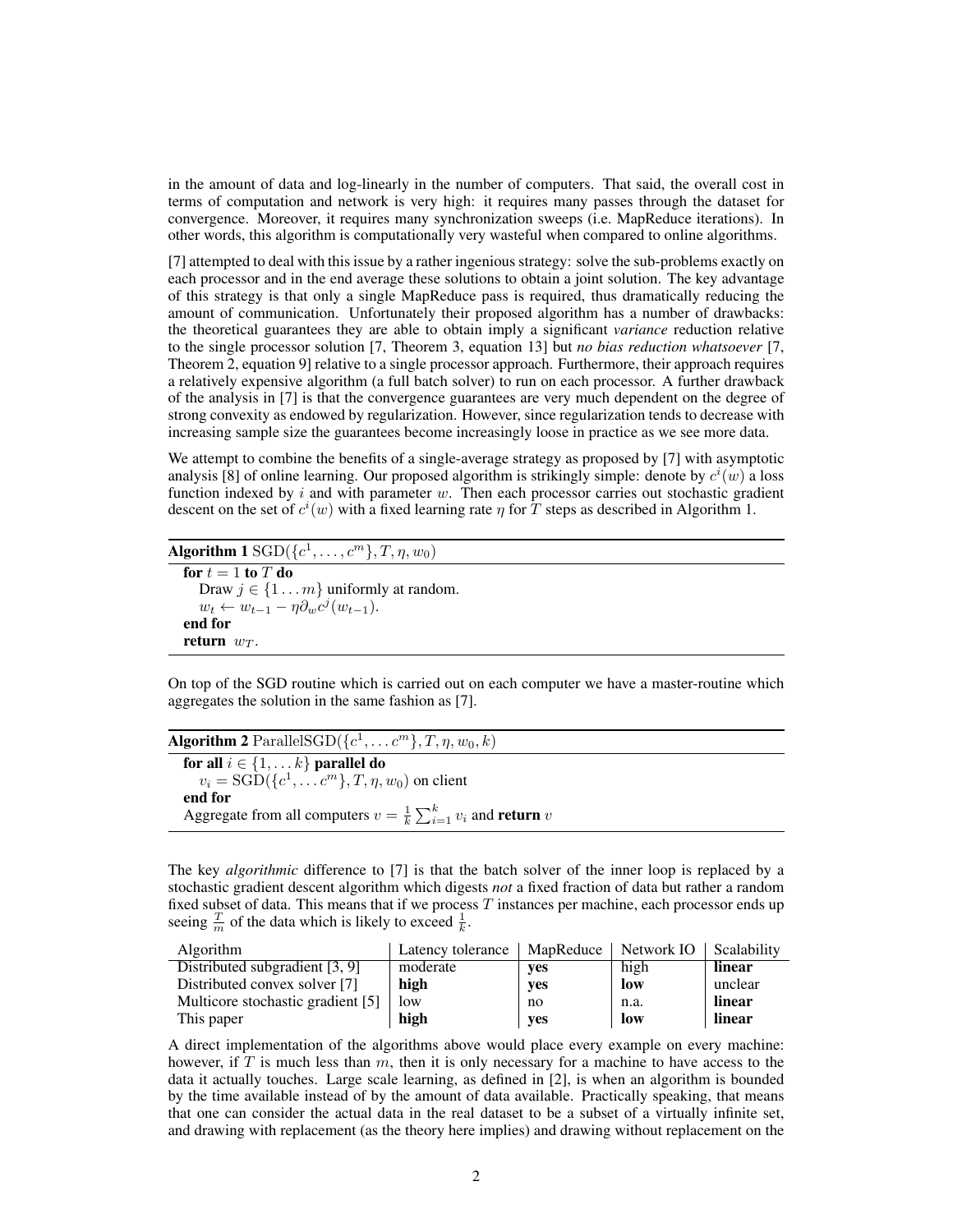**Algorithm 3** SimuParallelSGD(Examples  $\{c^1, \ldots c^m\}$ , Learning Rate  $\eta$ , Machines k)

Define  $T = |m/k|$ Randomly partition the examples, giving  $T$  examples to each machine. for all  $i \in \{1, \ldots k\}$  parallel do Randomly shuffle the data on machine  $i$ . Initialize  $w_{i,0} = 0$ . for all  $t \in \{1, \ldots T\}$ : do Get the tth example on the *i*th machine (this machine),  $c^{i,t}$  $w_{i,t} \leftarrow w_{i,t-1} - \eta \partial_w c^i(w_{i,t-1})$ end for end for Aggregate from all computers  $v = \frac{1}{k} \sum_{i=1}^{k} w_{i,t}$  and **return**  $v$ .

infinite data set can both be simulated by shuffling the real data and accessing it sequentially. The initial distribution and shuffling can be a part of how the data is saved. SimuParallelSGD fits very well with the large scale learning paradigm as well as the MapReduce framework. Our paper applies an anytime algorithm via stochastic gradient descent. The algorithm requires no communication between machines until the end. This is perfectly suited to MapReduce settings. Asymptotically, the error approaches zero. The amount of time required is independent of the number of examples, only depending upon the regularization parameter and the desired error at the end.

# 2 Formalism

In stark contrast to the simplicity of Algorithm 2, its convergence analysis is highly technical. Hence we limit ourselves to presenting the main results in this extended abstract. Detailed proofs are given in the appendix. Before delving into details we briefly outline the proof strategy:

- When performing stochastic gradient descent with fixed (and sufficiently small) learning rate  $\eta$  the distribution of the parameter vector is asymptotically normal [1, 8]. Since all computers are drawing from the same data distribution they all converge to the same limit.
- Averaging between the parameter vectors of k computers reduces variance by  $O(k^{-\frac{1}{2}})$ similar to the result of [7]. However, it does *not* reduce bias (this is where [7] falls short).
- To show that the bias due to joint initialization decreases we need to show that the *distribution* of parameters per machine converges sufficiently quickly to the limit distribution.
- Finally, we also need to show that the mean of the limit distribution for fixed learning rate is sufficiently close to the risk minimizer. That is, we need to take finite-size learning rate effects into account relative to the asymptotically normal regime.

## 2.1 Loss and Contractions

In this paper we consider estimation with convex loss functions  $c^i : \ell_2 \to [0, \infty)$ . While our analysis extends to other Hilbert Spaces such as RKHSs we limit ourselves to this class of functions for convenience. For instance, in the case of regularized risk minimization we have

$$
c^{i}(w) = \frac{\lambda}{2} ||w||^{2} + L(x^{i}, y^{i}, w \cdot x^{i})
$$
 (1)

where L is a convex function in  $w \cdot x^i$ , such as  $\frac{1}{2}(y^i - w \cdot x^i)^2$  for regression or  $\log[1 + \exp(-y^i w \cdot x^i)]$ for binary classification. The goal is to find an approximate minimizer of the overall risk

$$
c(w) = \frac{1}{m} \sum_{i=1}^{m} c^{i}(w).
$$
 (2)

To deal with *stochastic* gradient descent we need tools for quantifying distributions over w.

**Lipschitz continuity:** A function  $f : \mathcal{X} \to \mathbf{R}$  is Lipschitz continuous with constant L with respect to a distance d if  $|f(x) - f(y)| \le L d(x, y)$  for all  $x, y \in \mathcal{X}$ .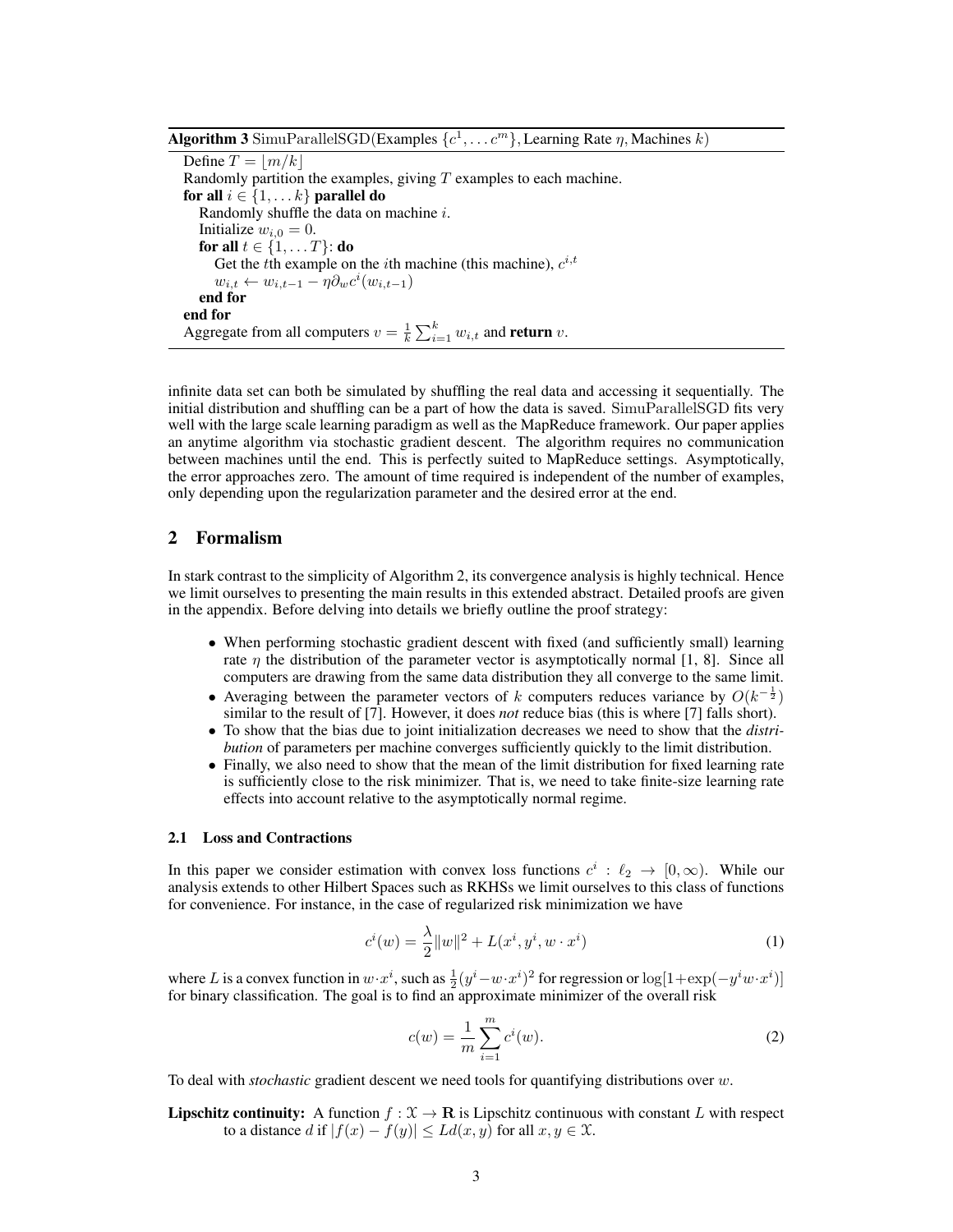**Hölder continuity:** A function f is Hölder continous with constant L and exponent  $\alpha$  if  $|f(x) |f(y)| \leq L d^{\alpha}(x, y)$  for all  $x, y \in \mathfrak{X}$ .

Lipschitz seminorm: [10] introduce a seminorm. With minor modification we use

$$
||f||_{\text{Lip}} := \inf \{ l \text{ where } |f(x) - f(y)| \le l d(x, y) \text{ for all } x, y \in \mathcal{X} \}. \tag{3}
$$

That is,  $||f||_{\text{Lip}}$  is the smallest constant for which Lipschitz continuity holds.

**Hölder seminorm:** Extending the Lipschitz norm for  $\alpha \geq 1$ :

$$
||f||_{\text{Lip}_{\alpha}} := \inf \left\{ l \text{ where } |f(x) - f(y)| \le l d^{\alpha}(x, y) \text{ for all } x, y \in \mathcal{X} \right\}. \tag{4}
$$

**Contraction:** For a metric space  $(M, d)$ ,  $f : M \to M$  is a contraction mapping if  $||f||_{\text{Lip}} < 1$ .

In the following we assume that  $||L(x, y, y')||_{\text{Lip}} \leq G$  as a function of y' for all occurring data  $(x, y) \in \mathcal{X} \times \mathcal{Y}$  and for all values of w within a suitably chosen (often compact) domain.

Theorem 1 (Banach's Fixed Point Theorem) *If* (M, d) *is a non-empty complete metric space, then any contraction mapping*  $f$  *on*  $(M, d)$  *has a unique fixed point*  $x^* = f(x^*)$ *.* 

**Corollary 2** *The sequence*  $x_t = f(x_{t-1})$  *converges linearly with*  $d(x^*, x_t) \leq ||f||_{\text{Lip}}^t d(x_0, x^*)$ *.* 

Our strategy is to show that the stochastic gradient descent mapping

$$
w \leftarrow \phi^i(w) := w - \eta \nabla c^i(w) \tag{5}
$$

is a contraction, where i is selected uniformly at random from  $\{1, \ldots m\}$ . This would allow us to demonstrate exponentially fast convergence. Note that since the algorithm selects  $i$  at random, different runs with the same initial settings can produce different results. A key tool is the following:

**Lemma 3** Let  $c^* \ge ||\partial_{\hat{y}}L(x^i, y^i, \hat{y})||_{\text{Lip}}$  be a Lipschitz bound on the loss gradient. Then if  $\eta \le$  $(\|x^i\|^2 c^* + \lambda)^{-1}$  *the update rule* (5) *is a contraction mapping in*  $\ell_2$  *with Lipschitz constant*  $1 - \eta \lambda$ *.* 

We prove this in Appendix B. If we choose  $\eta$  "low enough", gradient descent uniformly becomes a contraction. We define

$$
\eta^* := \min_i \left( \|x^i\|^2 \, c^* + \lambda \right)^{-1} . \tag{6}
$$

#### 2.2 Contraction for Distributions

For fixed learning rate  $\eta$  stochastic gradient descent is a Markov process with state vector w. While there is considerable research regarding the asymptotic properties of this process [1, 8], not much is known regarding the number of iterations required until the asymptotic regime is assumed. We now address the latter by extending the notion of contractions from mappings of points to mappings of distributions. For this we introduce the Monge-Kantorovich-Wasserstein earth mover's distance.

Definition 4 (Wasserstein metric) *For a Radon space* (M, d) *let* P(M, d) *be the set of all distributions over the space. The Wasserstein distance between two distributions*  $X, Y \in P(M, d)$  *is* 

$$
W_z(X,Y) = \left[\inf_{\gamma \in \Gamma(X,Y)} \int_{x,y} d^z(x,y) d\gamma(x,y)\right]^{\frac{1}{z}}\tag{7}
$$

*where*  $\Gamma(X, Y)$  *is the set of probability distributions on*  $(M, d) \times (M, d)$  *with marginals* X *and* Y.

This metric has two very important properties: it is complete and a contraction in  $(M, d)$  induces a contraction in  $(P(M, d), W_z)$ . Given a mapping  $\phi : M \to M$ , we can construct  $p : P(M, d) \to$  $P(M, d)$  by applying  $\phi$  pointwise to M. Let  $X \in P(M, d)$  and let  $X' := \mathbf{p}(X)$ . Denote for any measurable event E its pre-image by  $\phi^{-1}(E)$ . Then we have that  $X'(E) = X(\phi^{-1}(E))$ .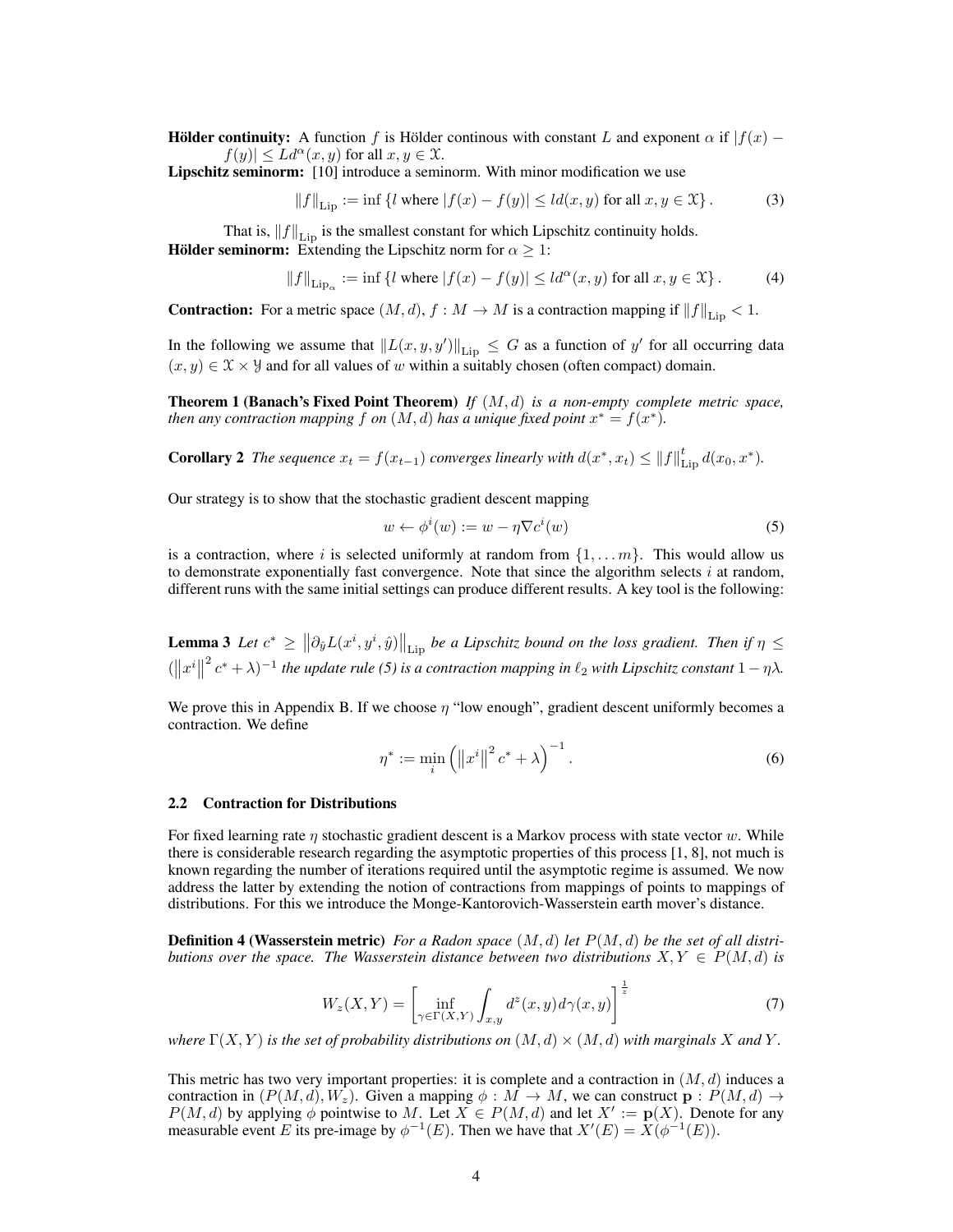**Lemma 5** *Given a metric space*  $(M, d)$  *and a contraction mapping*  $\phi$  *on*  $(M, d)$  *with constant* c, **p** *is a contraction mapping on*  $(P(M, d), W_z)$  *with constant c.* 

This is proven in Appendix C. This shows that any single mapping is a contraction. However, since we draw  $c<sup>i</sup>$  at random we need to show that a mixture of such mappings is a contraction, too. Here the fact that we operate on distributions comes handy since the mixture of mappings on distribution is a mapping on distributions.

**Lemma 6** *Given a Radon space*  $(M, d)$ *, if*  $\mathbf{p}_1 \dots \mathbf{p}_k$  *are contraction mappings with constants*  $c_1 \ldots c_k$  with respect to  $W_z$ , and  $\sum_i a_i = 1$  where  $a_i \geq 0$ , then  $\mathbf{p} = \sum_{i=1}^k a_i \mathbf{p}_i$  is a contraction mapping with a constant of no more than  $[\sum_i a_i (c_i)^z]^{\frac{1}{z}}$ .

**Corollary 7** If for all i,  $c_i \leq c$ , then **p** is a contraction mapping with a constant of no more than c.

This is proven in Appendix C. We apply this to SGD as follows: Define  $\mathbf{p}^* = \frac{1}{m} \sum_{i=1}^m \mathbf{p}^i$  to be the stochastic operation in one step. Denote by  $D_{\eta}^{0}$  the initial parameter distribution from which  $w_0$  is drawn and by  $D_{\eta}^{t}$  the parameter distribution after t steps, which is obtained via  $D_{\eta}^{t} = \mathbf{p}^{*}(D_{\eta}^{t-1})$ . Then the following holds:

**Theorem 8** *For any*  $z \in \mathbb{N}$ *, if*  $\eta \leq \eta^*$ *, then*  $p^*$  *is a contraction mapping on*  $(M, W_z)$  *with contraction rate*  $(1 - \eta \lambda)$ *. Moreover, there exists a unique fixed point*  $D_{\eta}^*$  *such that*  $p^*(D_{\eta}^*) = D_{\eta}^*$ *. Finally, if*  $w_0 = 0$  with probability 1, then  $W_z(D_\eta^0, D_\eta^*) = \frac{G}{\lambda}$ , and  $W_z(D_\eta^T, D_\eta^*) \leq \frac{G}{\lambda}(1 - \eta\lambda)^T$ .

This is proven in Appendix F. The contraction rate  $(1 - \eta \lambda)$  can be proven by applying Lemma 3, Lemma 5, and Corollary 6. As we show later,  $w_t \leq G/\lambda$  with probability 1, so  $Pr_{w \in D_{\eta}^*}[d(0, w) \leq$  $G[\lambda] = 1$ , and since  $w_0 = 0$ , this implies  $W_z(D_\eta^0, D_\eta^*) = G[\lambda]$ . From this, Corollary 2 establishes  $W_z(D_\eta^T, D_\eta^*) \leq \frac{G}{\lambda}(1 - \eta \lambda)^T.$ 

This means that for a suitable choice of  $\eta$  we achieve exponentially fast convergence in T to some stationary distribution  $D_{\eta}^*$ . Note that this distribution need *not* be centered at the risk minimizer of  $c(w)$ . What the result does, though, is establish a guarantee that each computer carrying out Algorithm 1 will converge rapidly to the same distribution over  $w$ , which will allow us to obtain good bounds if we can bound the 'bias' and 'variance' of  $D_{\eta}^*$ .

#### 2.3 Guarantees for the Stationary Distribution

At this point, we know there exists a stationary distribution, and our algorithms are converging to that distribution exponentially fast. However, unlike in traditional gradient descent, the stationary distribution is not necessarily just the optimal point. In particular, the harder parts of understanding this algorithm involve understanding the properties of the stationary distribution. First, we show that the mean of the stationary distribution has low error. Therefore, if we ran for a really long time and averaged over many samples, the error would be low.

**Theorem 9**  $c(\mathbf{E}_{w \in D_{\eta}^*}[w]) - \min_{w \in \mathbf{R}^n} c(w) \leq 2\eta G^2$ .

Proven in Appendix G using techniques from regret minimization. Secondly, we show that the squared distance from the optimal point, and therefore the variance, is low.

**Theorem 10** The average squared distance of  $D_{\eta}^*$  from the optimal point is bounded by:

$$
\mathbf{E}_{w \in D_{\eta}^*}[(w - w^*)^2] \le \frac{4\eta G^2}{(2 - \eta \lambda)\lambda}.
$$

*In other words, the squared distance is bounded by*  $O(\eta G^2/\lambda)$ *.*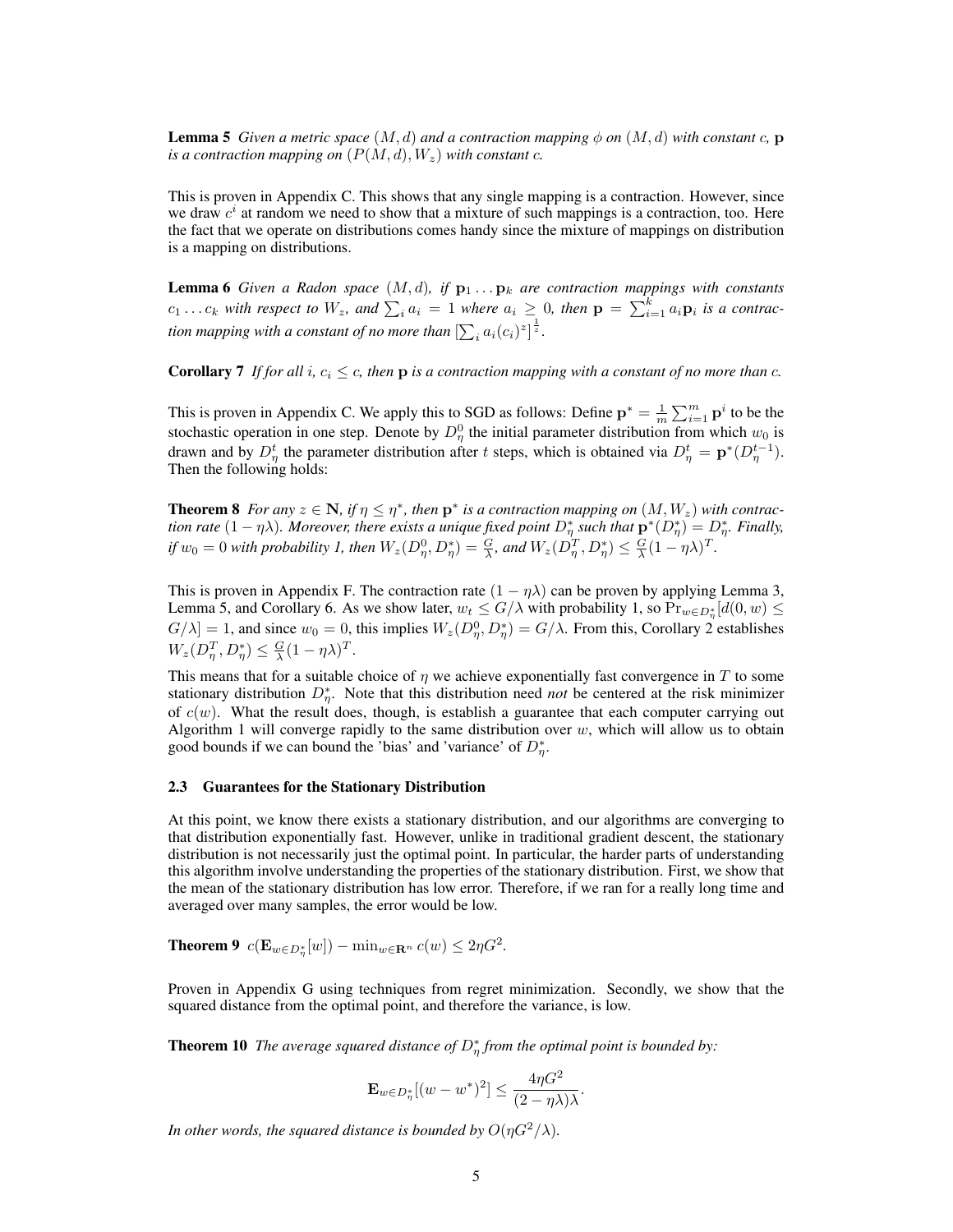Proven in Appendix I using techniques from reinforcement learning. In what follows, if  $x \in M$ ,  $Y \in P(M, d)$ , we define  $W_z(x, Y)$  to be the  $W_z$  distance between Y and a distribution with a probability of 1 at  $x$ . Throughout the appendix, we develop tools to show that the distribution over the output vector of the algorithm is "near"  $\mu_{D_{\eta}^*}$ , the mean of the stationary distribution. In particular, if  $D_{\eta}^{T,k}$  is the distribution over the final vector of ParallelSGD after T iterations on each of k machines with a learning rate  $\eta$ , then  $W_2(\mu_{D_n^*}, D_n^{T,k}) = \sqrt{\mathbf{E}_{x \in D_n^{T,k}}[(x - \mu_{D_n^*})^2]}$  becomes small. Then, we need to connect the error of the mean of the stationary distribution to a distribution that is near to this mean.

**Theorem 11** *Given a cost function c such that*  $||c||_L$  *and*  $||\nabla c||_L$  *are bounded, a distribution D such that*  $\sigma_D$  *and is bounded, then, for any v:* 

$$
\mathbf{E}_{w \in D}[c(w)] - \min_{w} c(w)
$$
  
\n
$$
\leq (W_2(v, D)) \sqrt{2 ||\nabla c||_L (c(v) - \min_{w} c(w))} + \frac{||\nabla c||_L}{2} (W_2(v, D))^2 + (c(v) - \min_{w} c(w)).
$$
 (8)

This is proven in Appendix K. The proof is related to the Kantorovich-Rubinstein theorem, and bounds on the Lipschitz of c near v based on  $c(v) - \min_w c(w)$ . At this point, we are ready to get the *main theorem:*

**Theorem 12** If  $\eta \leq \eta^*$  and  $T = \frac{\ln k - (\ln \eta + \ln \lambda)}{2\eta\lambda}$ :

$$
\mathbf{E}_{w \in D_{\eta}^{T,k}}[c(w)] - \min_{w} c(w) \le \frac{8\eta G^2}{\sqrt{k\lambda}} \sqrt{\|\nabla c\|_{L}} + \frac{8\eta G^2 \|\nabla c\|_{L}}{k\lambda} + (2\eta G^2). \tag{9}
$$

This is proven in Appendix K.

#### 2.4 Discussion of the Bound

The guarantee obtained in (9) appears rather unusual insofar as it does not have an explicit dependency on the sample size. This is to be expected since we obtained a bound in terms of risk minimization of the given corpus rather than a learning bound. Instead the runtime required depends only on the accuracy of the solution itself.

In comparison to [2], we look at the number of iterations to reach  $\rho$  for SGD in Table 2. Ignoring the effect of the dimensions (such as  $\nu$  and d), setting these parameters to 1, and assuming that the conditioning number  $\kappa = \frac{1}{\lambda}$ , and  $\rho = \eta$ . In terms of our bound, we assume  $G = 1$  and  $\|\nabla c\|_L = 1$ . In order to make our error order  $\eta$ , we must set  $k = \frac{1}{\lambda}$ . So, the Bottou paper claims a bound of  $\frac{\nu \kappa^2}{\rho}$  iterations, which we interpret as  $\frac{1}{\eta \lambda^2}$ . Modulo logarithmic factors, we require  $\frac{1}{\lambda}$  m time, which is the same order of computation, but a dramatic speedup of a factor of  $\frac{1}{\lambda}$  in wall clock time.

Another important aspect of the algorithm is that it can be arbitrarily precise. By halving  $\eta$  and roughly doubling T, you can halve the error. Also, the bound captures how much paralllelization can help. If  $k > \frac{\|\nabla c\|_L}{\lambda}$ , then the last term  $\eta G^2$  will start to dominate.

## 3 Experiments

Data: We performed experiments on a proprietary dataset drawn from a major email system with labels  $y \in \pm 1$  and binary, sparse features. The dataset contains 3, 189, 235 time-stamped instances out of which the last 68, 1015 instances are used to form the test set, leaving 2, 508, 220 training points. We used hashing to compress the features into a  $2^{18}$  dimensional space. In total, the dataset contained 785, 751, 531 features after hashing, which means that each instance has about 313 features on average. Thus, the average sparsity of each data point is 0.0012. All instance have been normalized to unit length for the experiments.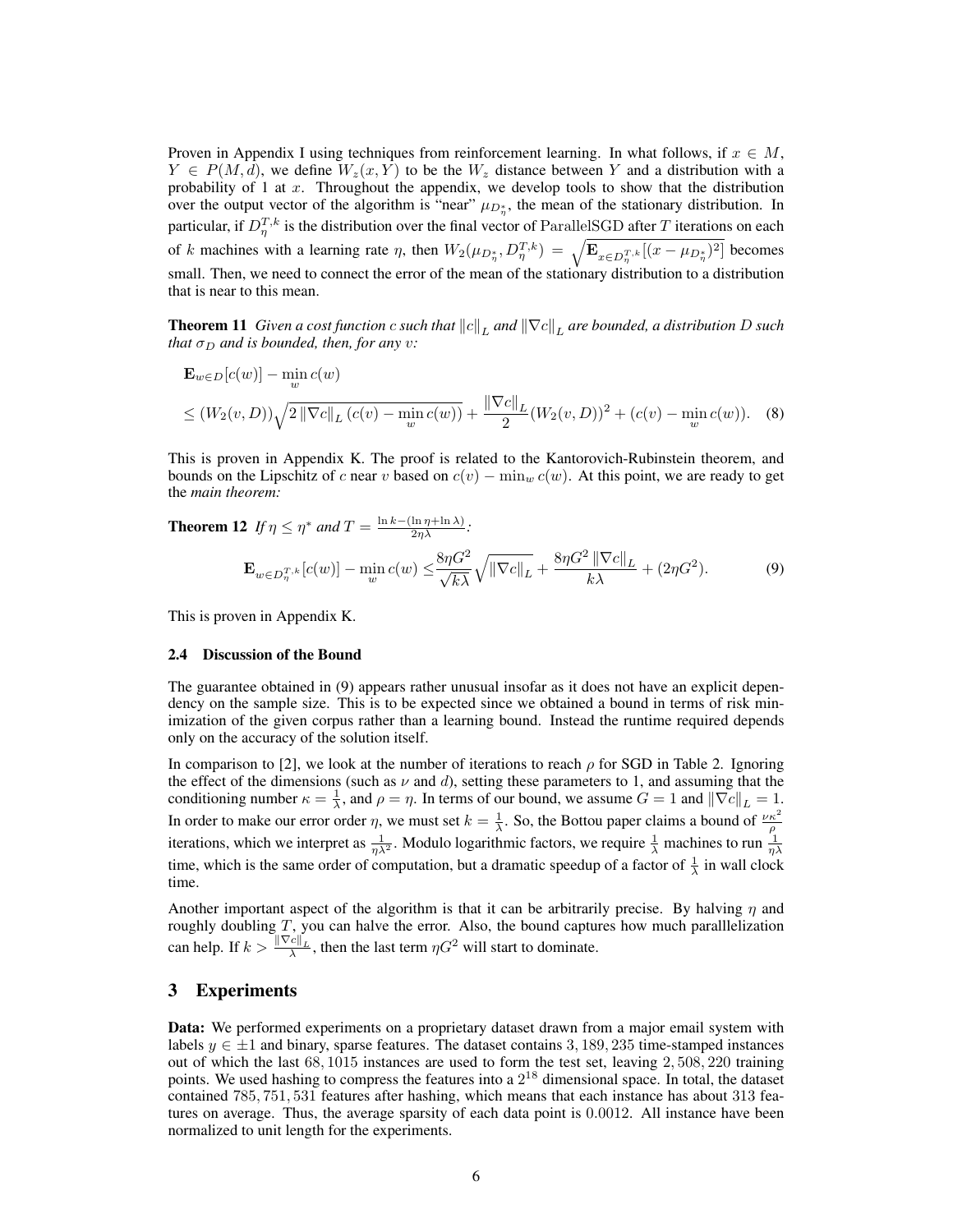

Figure 1: Relative training error with  $\lambda = 1e^{-3}$ : Huber loss (left) and squared error (right)

Approach: In order to evaluate the parallelization ability of the proposed algorithm, we followed the following procedure: For each configuration (see below), we trained up to 100 models, each on an independent, random permutation of the full training data. During training, the model is stored on disk after  $k = 10,000 * 2<sup>i</sup>$  updates. We then averaged the models obtained for each i and evaluated the resulting model. That way, we obtained the performance for the algorithm after each machine has seen k samples. This approach is geared towards the estimation of the parallelization ability of our optimization algorithm and its application to machine learning equally. This is in contrast to the evaluation approach taken in [7] which focussed solely on the machine learning aspect without studying the performance of the optimization approach.

Evaluation measures: We report both the normalized root mean squared error (RMSE) on the test set and the normalized value of the objective function during training. We normalize the RMSE such that 1.0 is the RMSE obtained by training a model in one single, sequential pass over the data. The objective function values are normalized in much the same way such that the objective function value of a single, full sequential pass over the data reaches the value 1.0.

Configurations: We studied both the Huber and the squared error loss. While the latter does not satisfy all the assumptions of our proofs (its gradient is unbounded), it is included due to its popularity. We choose to evaluate using two different regularization constants,  $\lambda = 1e^{-3}$  and  $\lambda = 1e^{-6}$ in order to estimate the performance characteristics both on smooth, "easy" problems ( $1e^{-3}$ ) and on high-variance, "hard" problems (1e<sup>-6</sup>). In all experiments, we fixed the learning rate to  $\eta = 1e^{-3}$ .

### 3.1 Results and Discussion

Optimization: Figure 1 shows the relative objective function values for training using 1, 10 and 100 machines with  $\lambda = 1e^{-3}$ . In terms of *wall clock time*, the models obtained on 100 machines clearly outperform the ones obtained on 10 machines, which in turn outperform the model trained on a single machine. There is no significant difference in behavior between the squared error and the Huber loss in these experiments, despite the fact that the squared error is effectively unbounded. Thus, the parallelization works in the sense that many machines obtain a better objective function value after each machine has seen  $k$  instances. Additionally, the results also show that data-local parallelized training is feasible and beneficial with the proposed algorithm in practice. Note that the parallel training needs slightly more *machine time* to obtain the same objective function value, which is to be expected. Also unsurprising, yet noteworthy, is the trade-off between the number of machines and the quality of the solution: The solution obtained by 10 machines is much more of an improvement over using one machine than using 100 machines is over 10.

Predictive Performance: Figure 2 shows the relative test RMSE for 1, 10 and 100 machines with  $\lambda = 1e^{-3}$ . As expected, the results are very similar to the objective function comparison: The parallel training decreases *wall clock time* at the price of slightly higher *machine time*. Again, the gain in performance between 1 and 10 machines is much higher than the one between 10 and 100.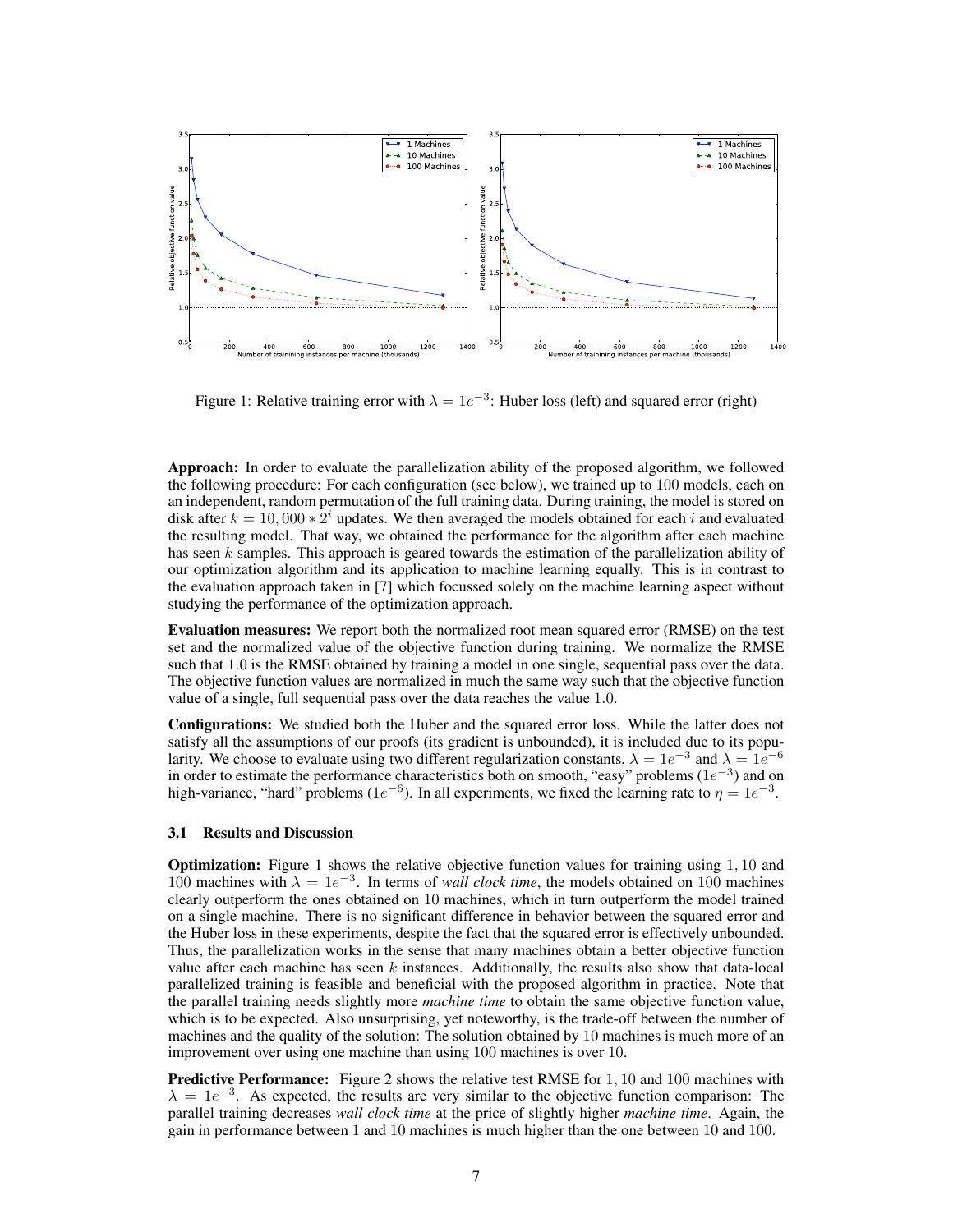

Figure 2: Relative Test-RMSE with  $\lambda = 1e^{-3}$ : Huber loss (left) and squared error (right)



Figure 3: Relative train-error using Huber loss:  $\lambda = 1e^{-3}$  (left),  $\lambda = 1e^{-6}$  (right)

**Performance using different**  $\lambda$ : The last experiment is conducted to study the effect of the regularization constant  $\lambda$  on the parallelization ability: Figure 3 shows the objective function plot using the Huber loss and  $\lambda = 1e^{-3}$  and  $\lambda = 1e^{-6}$ . The lower regularization constant leads to more variance in the problem which in turn should increase the benefit of the averaging algorithm. The plots exhibit exactly this characteristic: For  $\lambda = 1e^{-6}$ , the loss for 10 and 100 machines not only drops faster, but the final solution for both beats the solution found by a single pass, adding further empirical evidence for the behaviour predicted by our theory.

## 4 Conclusion

In this paper, we propose a novel *data-parallel* stochastic gradient descent algorithm that enjoys a number of key properties that make it highly suitable for parallel, large-scale machine learning: It imposes very little I/O overhead: Training data is accessed locally and only the model is communicated at the very end. This also means that the algorithm is indifferent to I/O latency. These aspects make the algorithm an ideal candidate for a MapReduce implementation. Thereby, it inherits the latter's superb data locality and fault tolerance properties. Our analysis of the algorithm's performance is based on a novel technique that uses contraction theory to quantify finite-sample convergence rate of stochastic gradient descent. We show worst-case bounds that are comparable to stochastic gradient descent in terms of wall clock time, and vastly faster in terms of overall time. Lastly, our experiments on a large-scale real world dataset show that the parallelization reduces the wall-clock time needed to obtain a set solution quality. Unsurprisingly, we also see diminishing marginal utility of adding more machines. Finally, solving problems with more variance (smaller regularization constant) benefits more from the parallelization.